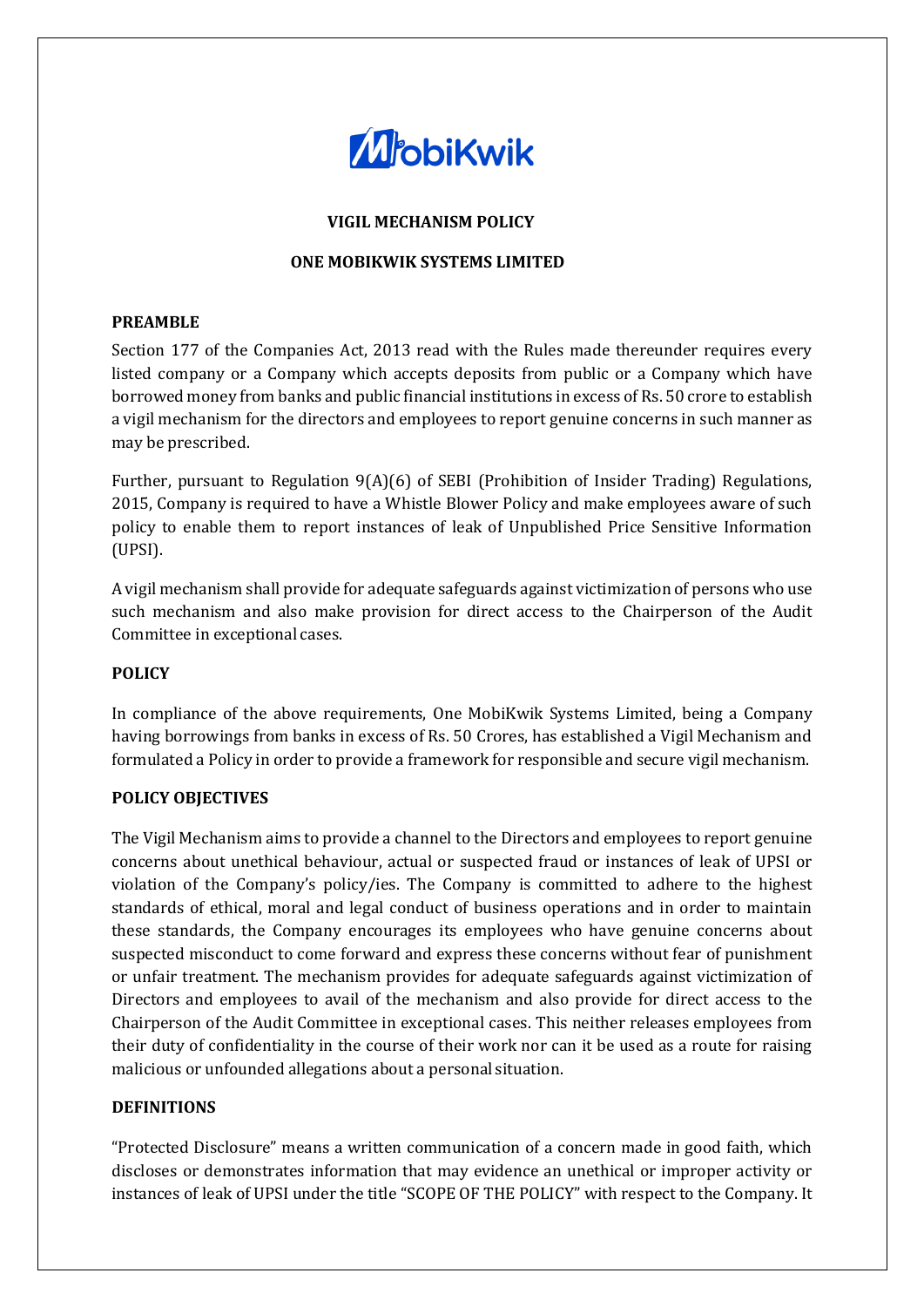should be factual and not speculative and should contain as much specific information as possible to allow for proper assessment of the nature and extent of the concern.

"Unpublished Price Sensitive Information (UPSI)" includes, without limitation, information relating to the following:

- a. Financial results, financial condition, projections, forecasts of theCompany;
- b. Dividends (both interim and final);
- c. Change in capital structure;
- d. Mergers, de-mergers, acquisitions, de-listings, disposals and expansion of business and such other transactions;
- e. Changes in Board of Directors or Key Managerial Personnel; and

"Subject" means a person or group of persons against or in relation to whom a Protected Disclosure is made or evidence gathered during the course of an investigation.

"Ombudsperson" is a person, nominated/appointed to receive Protected Disclosures from any Director or employee of the Company, maintaining records thereof, placing the same before the Audit Committee for its disposal and informing the person making Protected Disclosure the result thereof.

# **SCOPE OF THE POLICY**

The Policy covers disclosure of any unethical and improper or malpractices and events which have taken place/ suspected to take place involving:

- 1. Breach of the Company's Policy/ies
- 2. Breach of Business Integrity and Ethics
- 3. Breach of terms and conditions of employment and rules thereof
- 4. Intentional Financial irregularities, including fraud, or suspected fraud
- 5. Deliberate violation of laws/regulations
- 6. Gross or Willful Negligence causing substantial and specific danger to health, safety and environment
- 7. Manipulation of company data/records
- 8. Pilferation of confidential/propriety information
- 9. Gross Wastage/misappropriation of Company funds/assets
- 10. Instances of leak of UPSI

# **ELIGIBILITY**

All Directors and Employees of the Company are eligible to make Protected Disclosures under the Policy, in good faith, in relation to matters concerning the Company.

# **PROCEDURE**

All Protected Disclosures should be reported in writing by the Complainant as soon as possible, not later than 30 days after the he becomes aware of the same and should either be typed or written in a legible handwriting in English. The Protected Disclosure should be submitted under a covering letter signed by the Complainant in a closed and secured envelope and should be super scribed as "Protected Disclosure under the Vigil Mechanism Policy". If the complaint is not super scribed and closed as mentioned above, the Protected Disclosure will be dealt with as if a normal disclosure. All Protected Disclosures should be addressed to the Ombudsperson of the Company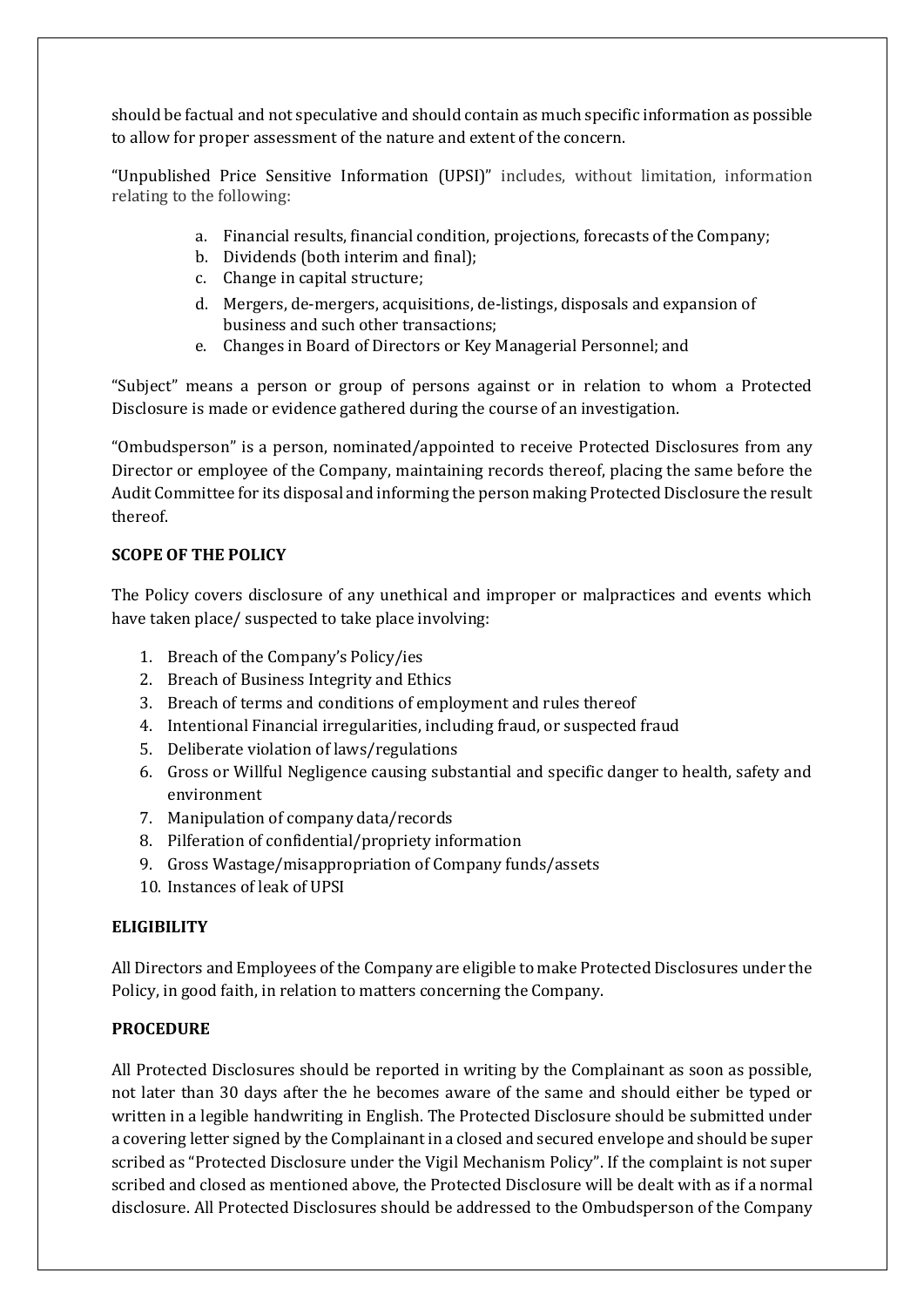or to the Chairperson of the Audit Committee in exceptional cases. The contact details of the Ombudsperson are as under: -

**Name – Mr. Rahul Luthra Designation –Company Secretary One MobiKwik Systems Limited** 5th Floor, Huda City Centre Metro Station, Sector 29, Gurugram, Haryana- 122001 **Email[: ombudsperson@mobikwik.com](mailto:ombudsperson@mobikwik.com)**

In order to protect the identity of the Complainant, the Ombudsperson will not issue any acknowledgement to the Complainants and the Complainants are advised neither to write their name / address on the envelope nor enter into any further correspondence with the Ombudsperson. Anonymous / Pseudonymous disclosure shall not be entertained by the Ombudsperson. On receipt of the Protected Disclosure, the Ombudsperson shall detach the covering letter bearing the identity of the Complainant and process only the Protected Disclosure.

## **INVESTIGATION**

All Protected Disclosures under this Policy will be recorded and thoroughly investigated. The Ombudsperson will carry out an investigation either himself/herself or by involving any other Officer of the Company/ Committee constituted for the same /an outside agency before referring the matter to the Audit Committee of the Company. The Audit Committee, if deems fit, may call for further information or particulars from the Complainant and at its discretion, consider involving any other/additional Officer of the Company and/or Committee and/ or an outside agency for the purpose of investigation. The investigation by itself would not tantamount to an accusation and is to be treated as a neutral fact finding process. The investigation shall be completed normally within 90 days of the receipt of the Protected Disclosure and is extendable by such period as the Audit Committee deems fit. Any member of the Audit Committee or other officer having any conflict of interest with the matter shall disclose his/her concern /interest forthwith and shall not deal with the matter.

## **DECISION AND REPORTING**

If an investigation leads to a conclusion that an improper or unethical act has been committed, the Chairperson of the Audit Committee shall recommend to the Board of Directors of the Company to take such disciplinary or corrective action as it may deem fit. Any disciplinary or corrective action initiated against the Subject as a result of the findings of an investigation pursuant to this Policy shall adhere to the applicable personnel or staff conduct and disciplinary procedures. A report containing complaints received under the Policy, if any and their outcome shall be placed before the Audit Committee. A Complainant who makes repeated false allegations of unethical & improper practices or about alleged wrongful conduct of the Subject to the Ombudsperson or the Audit Committee shall be subject to appropriate disciplinary action in accordance with the rules, procedures and policies of the Company.

## **CONFIDENTIALITY**

The Complainant, Ombudsperson, Members of Audit Committee, the Subject and everybody involved in the process shall, maintain confidentiality of all matters under this Policy, discuss only to the extent or with those persons as required under this Policy for completing the process of